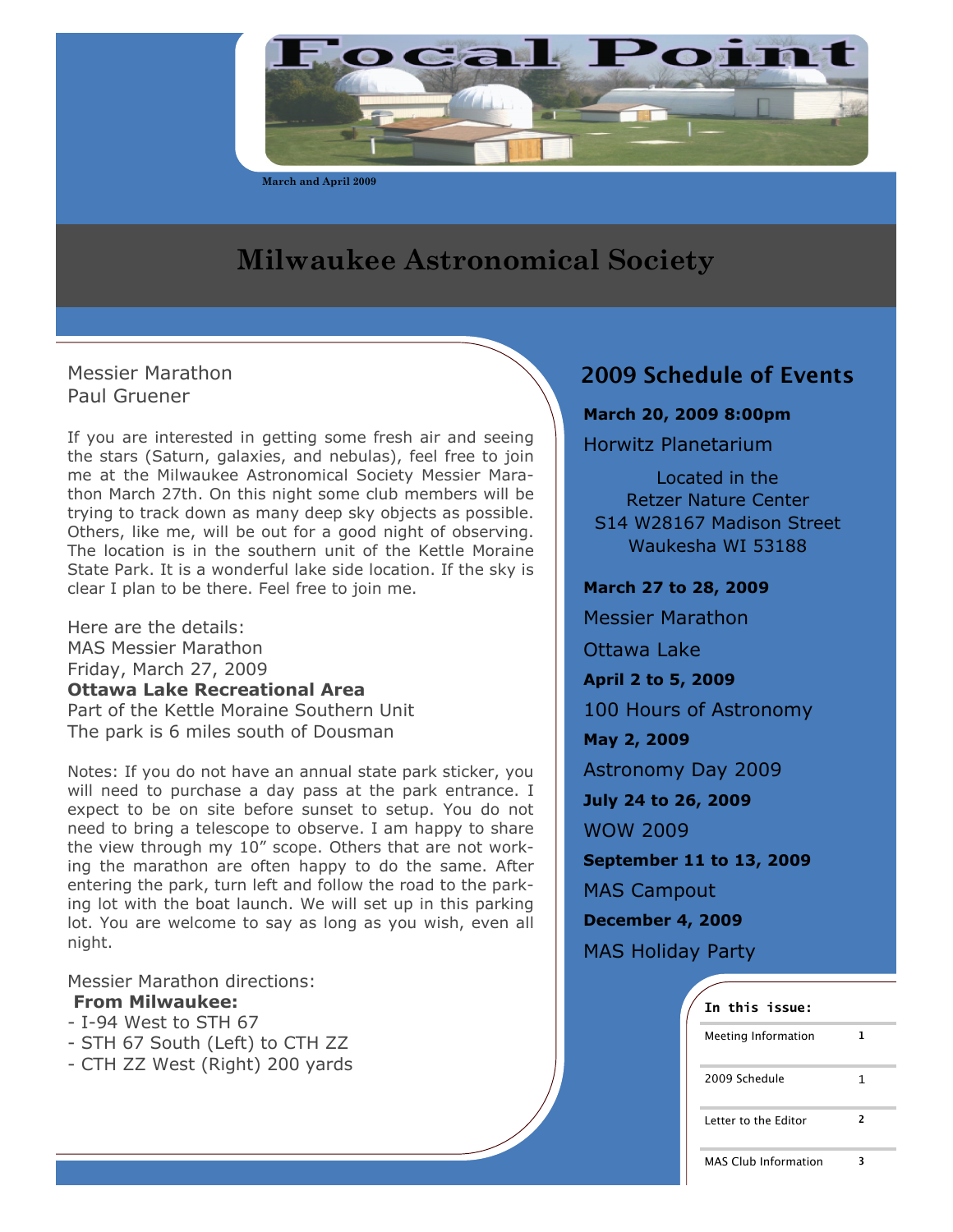# Decline of the Milwaukee Astronomical Society Dan Yanko

Hello MAS,

My name in Dan Yanko and I have been a member of the MAS for 26 years. There has been a decline in membership of the MAS for many years. Our hobby of Amateur Astronomy is on the decline. There are many reasons for this decline. Some reasons for the decline in Astronomy we have no control over but there are many things we do have control over.

If we did a self audit on ourselves I would say we have to make some changes on how we do business for the MAS to survive. We are running out of time! We are a club that has been lucky enough to have had plenty of finances for the past twenty some years. But we have neglected our membership for too long. We have taken the fun out of the MAS. Morale is at an all time low. We have made the MAS boring! We have spent thousands of dollars on expensive equipment that only a few members can use but we have neglected the member who just wants to find a galaxy or globular cluster with a pair of binoculars. We need to cultivate these members and make Astronomy fun again so they come back again and again bringing their families and friends.

We need to make some positive changes at the MAS in 2009. We will be having many new officers and board members in 2009. It is up to all of us to support them and to make the MAS a fun observing club again. It is our survival. Here are some ideas that need to be discussed at the Board meetings to get the membership out to the MAS events. We need to brainstorm and get suggestions from the MAS members and Board of Directors. Then we need to act on the best ideas. " JUST DO IT ! "

- We need to expand membership. Each member should mentor and recruit someone to join the MAS. If 50% of members mentored and recruited one member each, we would see a big increase in the membership.
- Sell and promote the MAS at all the Open Houses and club events every chance we can. Improvement is greatly needed in that area. We have to sell ourselves.
- We must change our attitudes. We must present ourselves in a professional and positive manner. Negative attitudes are not welcome. We must have a " CAN DO " attitude and show that we are accessible for the membership as well as friendly to observe with.
- We need to retain present members before they all leave. What have we done lately for the present members? How can we transform the MAS into more fun for members and families?
- Schedule Saturday work days to fix up the MAS. There are many small projects that need to get done to improve the MAS for the membership.
- Saturday key holder nights are member's nights. Key holders must be there for new members. Let's get the membership out there on Saturday nights. Everyone who is at the MAS on a Saturday night should welcome new members and show them around. Give them a tour of the heavens.
- Every member should volunteer at least 5 hours a year

at the MAS. Members keep track of their own time. Just come to an Open House or Saturday work day whenever you can. Those are some of the best ways to meet other members and get to know the equipment. You would be surprised how much of a positive impact that can be for the club and the Membership.

- We must fill the Committee Chairs to keep members active and have some ownership in the decision making process. The Committees will help make the MAS a better Astronomy Club.
- Show new members the basics about Astronomy. Do not talk down to them or above their heads. Also, keep in mind that the MAS can be intimidating to perspective members in that, because we observe in the dark, faces may not be clearly seen or remembered and the layout of the observatory and scopes can be confusing at first. Green lasers and telrads are great teaching tools for new members. Show them a few Constellations and how to find some easy objects like a galaxy or globular cluster right next to that bright star there and they will become hooked on Astronomy. Basic Astronomy 101.
- Join the Astronomical League immediately. Money is not an issue. Many members want to get involved in Binocular Messier lists, Messier lists, Hershel lists etc. The Astronomical League has a lot to offer and joining them can only benefit the MAS members.
- We need to look at long term plans for the MAS hill. Repair what we presently have or replace the Quonset hut. Do we want another dark sky location? Will the majority of the membership benefit from another site or just a few members? That is a long range plan. That decision must be made in the best interest for the entire membership.
- We used to have three campouts a year, now we are down to one. Why not have a member's campout on the MAS grounds for a summer weekend? Expand to some other site as interest improves.
- We schedule Open Houses for the public to observe at and we get three volunteers to show 200 people the night sky. We must have more volunteers to help out!
- Rotate Board meetings at member's houses to improve camaraderie. Have meetings on Sunday evenings.

These are just some ideas I have. I am sure the MAS members have more suggestions to improve the club. Let us collect these new ideas to make some positive changes at the MAS in 2009. The International Year of Astronomy.

I am writing this letter to promote a positive change at the MAS. Some members do a lot for the Milwaukee Astronomical Society, while other members do little or nothing. We all need to be pulling in the same direction to promote the Milwaukee Astronomical Society. If we do nothing then our members will continue to leave. There are many other Astronomy Clubs in Wisconsin.

#### Dan Yanko

#### \*Note from the Editor\*

This is a "Letter to the Editor" and has been printed as such, this letter is the opinion of Mr. Dan Yanko and is not printed as an indication of the opinion of the Milwaukee Astronomical Society, if you have a letter to the editor please feel free to send it in for publication. Thank you, The Editor